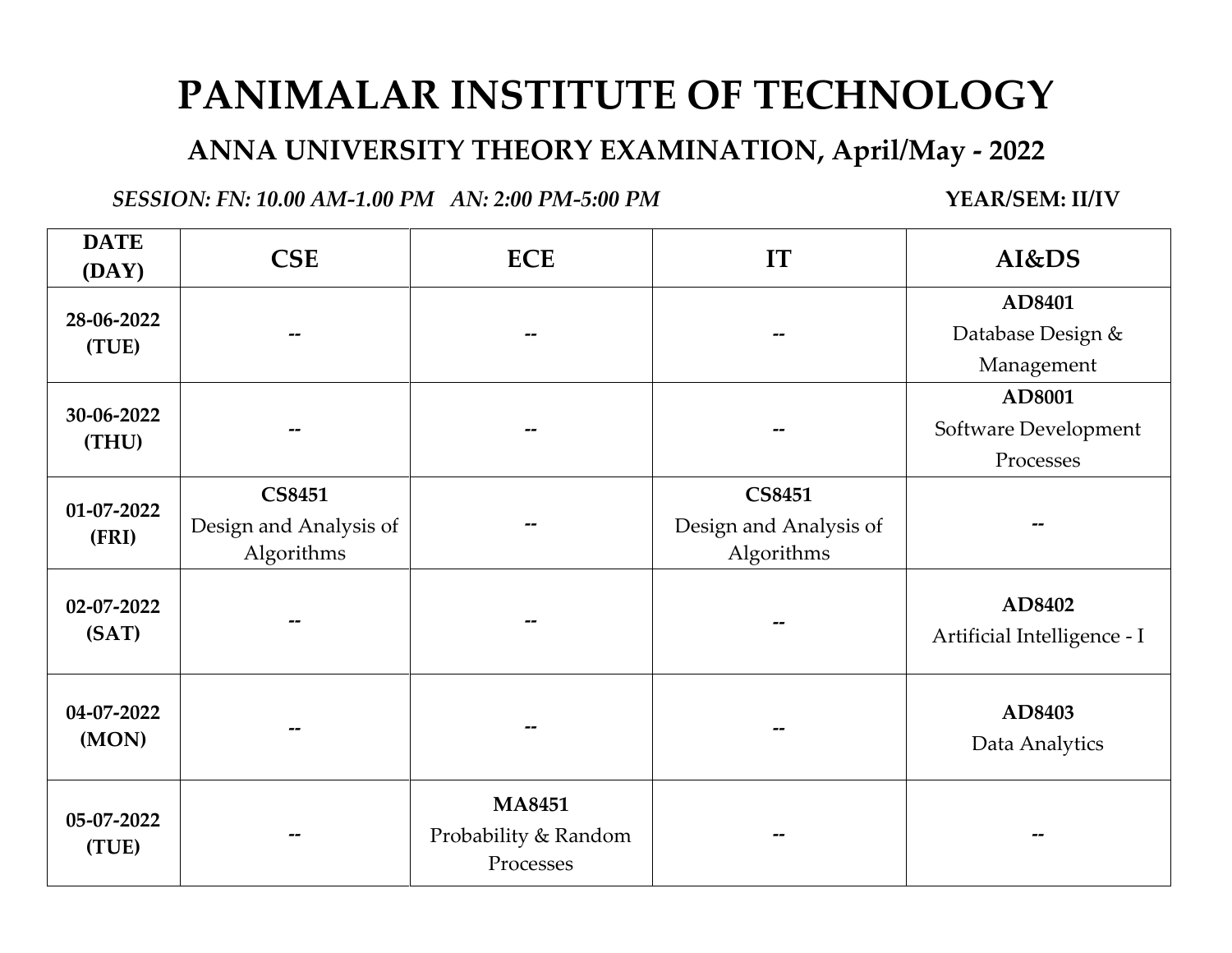| <b>DATE</b><br>(DAY) | <b>CSE</b>                                            | <b>ECE</b>                                           | IT                                                    | AI&DS                                       |
|----------------------|-------------------------------------------------------|------------------------------------------------------|-------------------------------------------------------|---------------------------------------------|
| 06-07-2022<br>(WED)  | <b>CS8493</b><br><b>Operating Systems</b><br>(AN)     | <b>CS8493</b><br><b>Operating Systems</b><br>(AN)    |                                                       |                                             |
| 07-07-2022<br>(THU)  |                                                       | <b>EC8451</b><br>Electromagnetic Fields              |                                                       |                                             |
| 08-07-2022<br>(FRI)  | <b>MA8402</b><br>Probability &<br>Queueing Theory     |                                                      |                                                       |                                             |
| 11-07-2022<br>(MON)  |                                                       | <b>EC8491</b><br><b>Communication Theory</b><br>(AN) |                                                       |                                             |
| 13-07-2022<br>(WED)  | <b>CS8491</b><br><b>Computer Architecture</b><br>(AN) | <b>EC8453</b><br>Linear Integrated<br>Circuits       | <b>CS8491</b><br><b>Computer Architecture</b><br>(AN) |                                             |
| 15-07-2022<br>(FRI)  | <b>CS8494</b><br>Software Engineering                 |                                                      |                                                       |                                             |
| 18-07-2022<br>(MON)  |                                                       |                                                      | <b>MA8391</b><br>Probability and Statistics           | <b>MA8391</b><br>Probability and Statistics |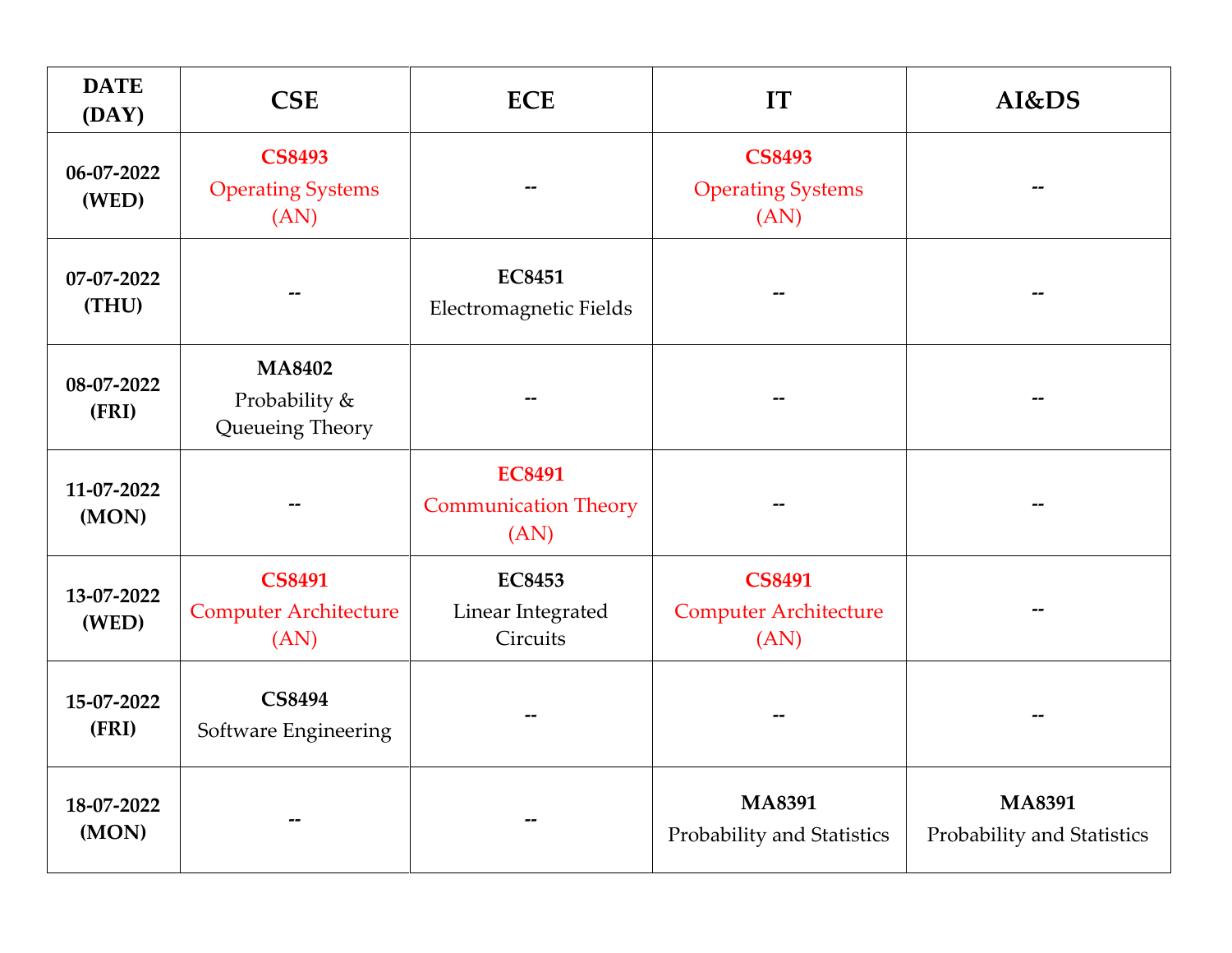| <b>DATE</b><br>(DAY) | <b>CSE</b>                                                     | <b>ECE</b>                                       | IT                                                             | AI&DS |
|----------------------|----------------------------------------------------------------|--------------------------------------------------|----------------------------------------------------------------|-------|
| 19-07-2022<br>(TUE)  | --                                                             | <b>EC8452</b><br>Electronic Circuits - II        | --                                                             |       |
| 20-07-2022<br>(WED)  | <b>CS8492</b><br>Database Management<br><b>Systems</b><br>(AN) |                                                  | <b>CS8492</b><br>Database Management<br><b>Systems</b><br>(AN) |       |
| 21-07-2022<br>(THU)  | $- -$                                                          | GE8291<br>Environmental Science &<br>Engineering | GE8291<br>Environmental Science &<br>Engineering               |       |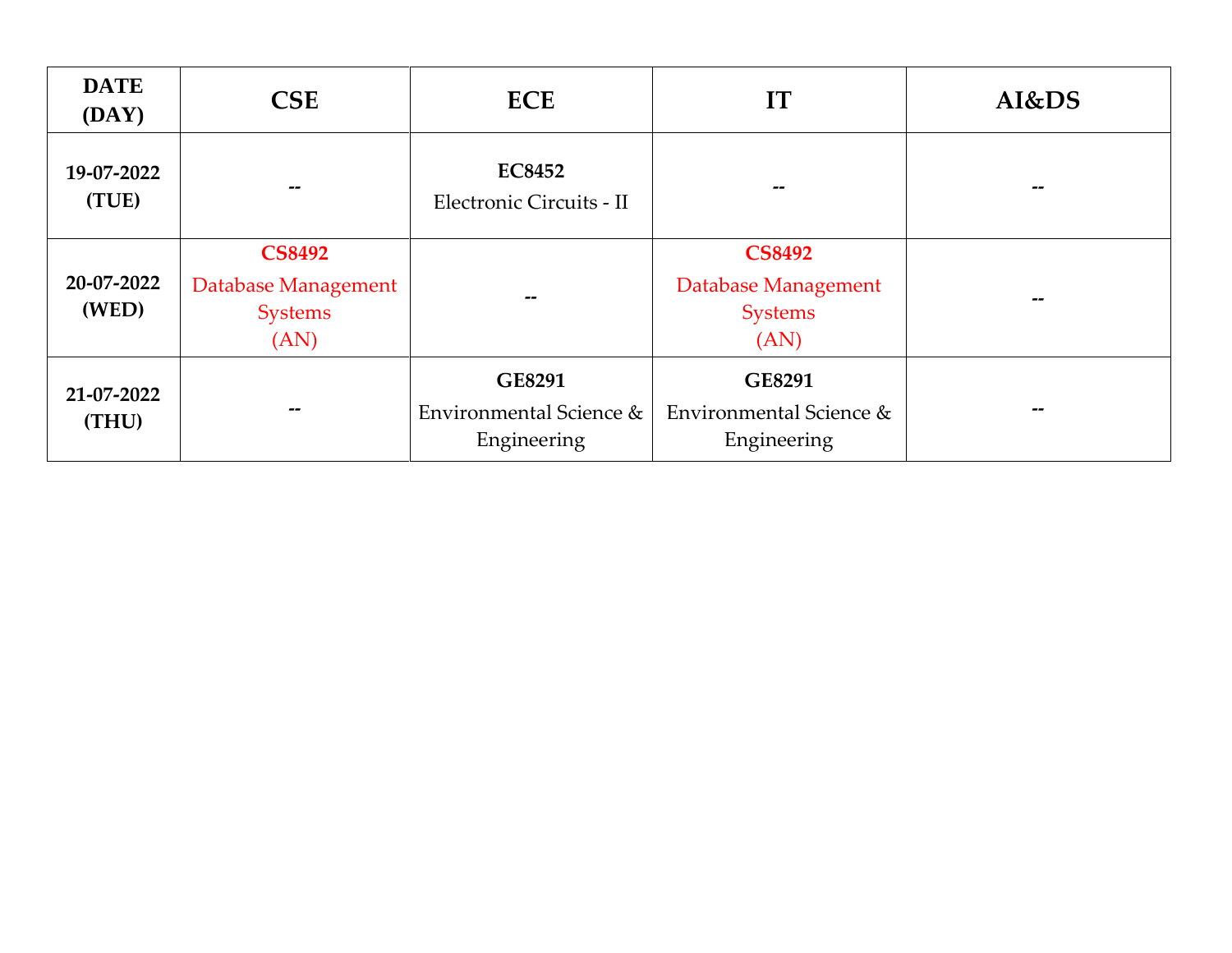## **PANIMALAR INSTITUTE OF TECHNOLOGY**

**ANNA UNIVERSITY THEORY EXAMINATION, April/May - 2022**

*SESSION: FN: 10.00 AM-1.00 PM AN: 2:00 PM-5:00 PM* **YEAR/SEM: III/VI**

| <b>DATE</b><br>(DAY) | <b>CSE</b>                                              | <b>ECE</b>                                                     | <b>EEE</b>                                 | <b>MECH</b>                                                  | IT                                                          |
|----------------------|---------------------------------------------------------|----------------------------------------------------------------|--------------------------------------------|--------------------------------------------------------------|-------------------------------------------------------------|
| 28-06-2022<br>(TUE)  | <b>CS8691</b><br><b>Artificial Intelligence</b><br>(AN) |                                                                |                                            |                                                              |                                                             |
| 29-06-2022<br>(WED)  | --                                                      | <b>EC8651</b><br><b>Transmission Lines</b><br>and RF Systems   | <b>EE8691</b><br><b>Embedded Systems</b>   | <b>ME8691</b><br>Computer Aided<br>Design &<br>Manufacturing | <b>CS8092</b><br><b>Computer Graphics</b><br>and Multimedia |
| 30-06-2022<br>(THU)  |                                                         | <b>EC8691</b><br>Microprocessors &<br>Microcontrollers<br>(AN) |                                            |                                                              |                                                             |
| 01-07-2022<br>(FRI)  |                                                         |                                                                | <b>EE8601</b><br><b>Solid State Drives</b> |                                                              |                                                             |
| 02-07-2022<br>(SAT)  |                                                         |                                                                |                                            | <b>ME8091</b><br>Automobile<br>Engineering                   |                                                             |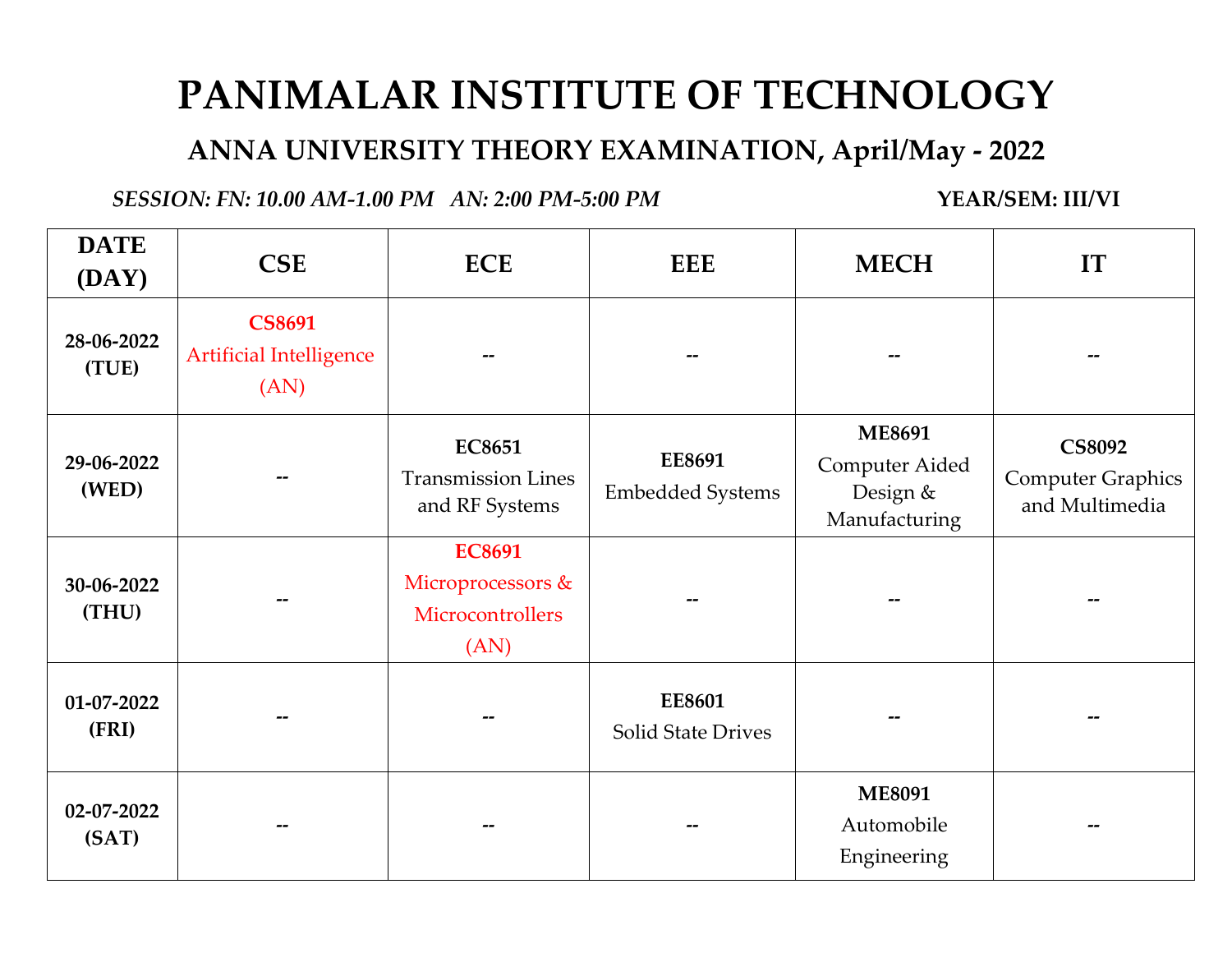| <b>DATE</b><br>(DAY) | <b>CSE</b>                              | <b>ECE</b>                                   | <b>EEE</b>                                                            | <b>MECH</b>                                        | IT                                                                              |
|----------------------|-----------------------------------------|----------------------------------------------|-----------------------------------------------------------------------|----------------------------------------------------|---------------------------------------------------------------------------------|
| 04-07-2022<br>(MON)  |                                         | <b>MG8591</b><br>Principles of<br>Management |                                                                       |                                                    |                                                                                 |
| 05-07-2022<br>(TUE)  | <b>CS8601</b><br>Mobile Computing       |                                              | <b>EE8602</b><br>Protection and<br>Switchgear                         | <b>ME8692</b><br><b>Finite Element</b><br>Analysis | <b>CS8091</b><br><b>Big Data Analytics</b><br>(AN)                              |
| 06-07-2022<br>(WED)  |                                         | <b>EC8652</b><br>Wireless<br>Communication   |                                                                       |                                                    |                                                                                 |
| 07-07-2022<br>(THU)  | <b>CS8602</b><br><b>Compiler Design</b> |                                              |                                                                       | <b>ME8693</b><br>Heat and Mass<br>Transfer         | <b>CS8592</b><br><b>Object Oriented</b><br><b>Analysis &amp; Design</b><br>(AN) |
| 09-07-2022<br>(SAT)  | IT8076<br><b>Software Testing</b>       | <b>EC8004</b><br><b>Wireless Networks</b>    | <b>EE8002</b><br>Design of Electrical<br>Apparatus                    |                                                    | IT8076<br><b>Software Testing</b>                                               |
| 11-07-2022<br>(MON)  | <b>CS8603</b><br>Distributed Systems    | <b>EC8095</b><br><b>VLSI</b> Design          | <b>EE8005</b><br><b>Special Electrical</b><br><b>Machines</b><br>(AN) |                                                    | IT8601<br>Computational<br>Intelligence                                         |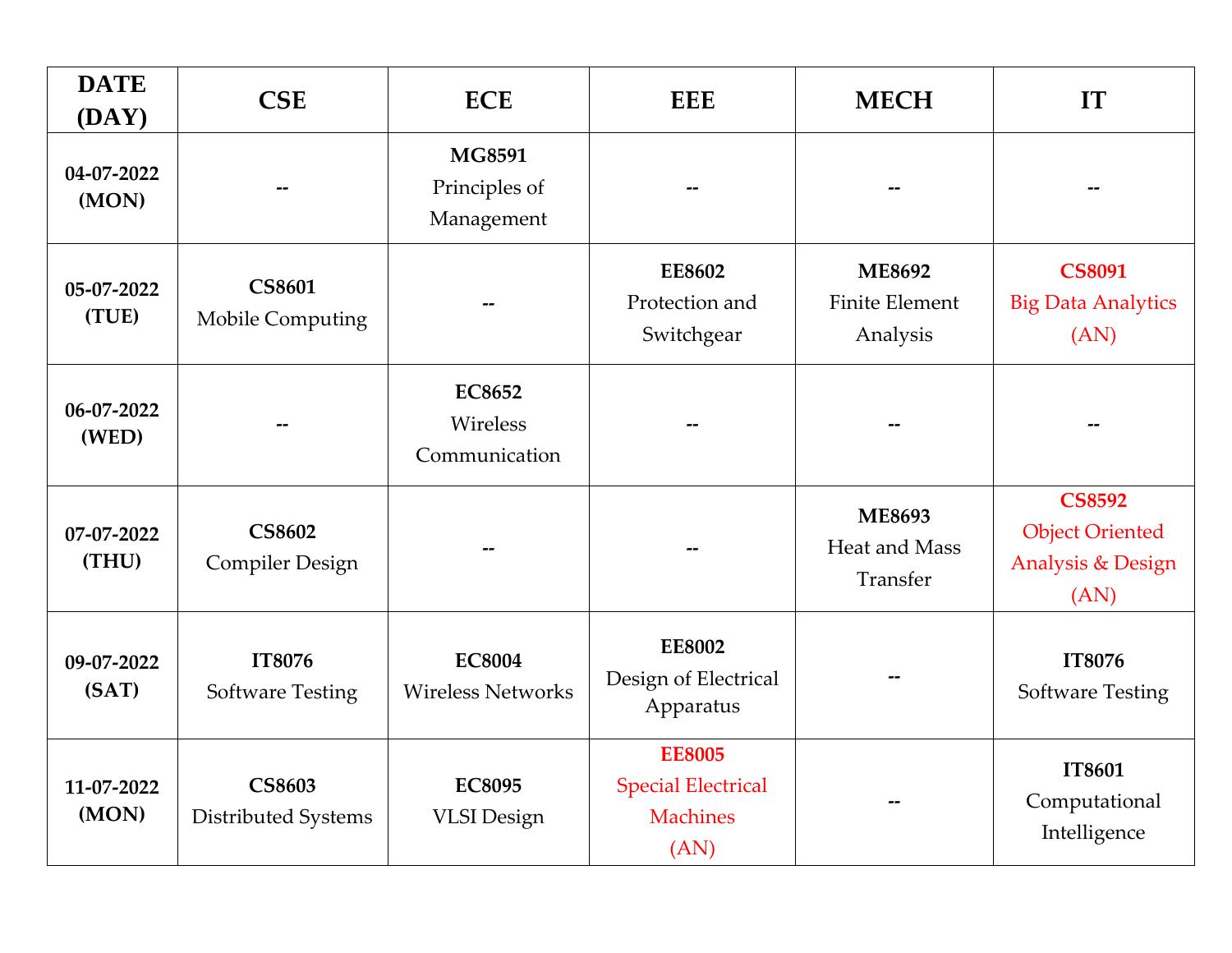| <b>DATE</b><br>(DAY) | <b>CSE</b>                               | <b>ECE</b>               | <b>EEE</b> | <b>MECH</b>                                           | IT                                       |
|----------------------|------------------------------------------|--------------------------|------------|-------------------------------------------------------|------------------------------------------|
| 12-07-2022<br>(TUE)  | $\overline{\phantom{m}}$                 | $-$                      | --         | <b>ME8694</b><br>Hydraulics and<br>Pneumatics<br>(AN) | --                                       |
| 13-07-2022<br>(WED)  | <b>CS8651</b><br>Internet<br>Programming | $- -$                    | --         |                                                       | <b>IT8602</b><br>Mobile<br>Communication |
| 14-07-2022<br>(THU)  | $\overline{\phantom{m}}$                 | $\overline{\phantom{m}}$ | --         | <b>ME8651</b><br>Design of<br>Transmission<br>Systems | $\overline{\phantom{m}}$                 |